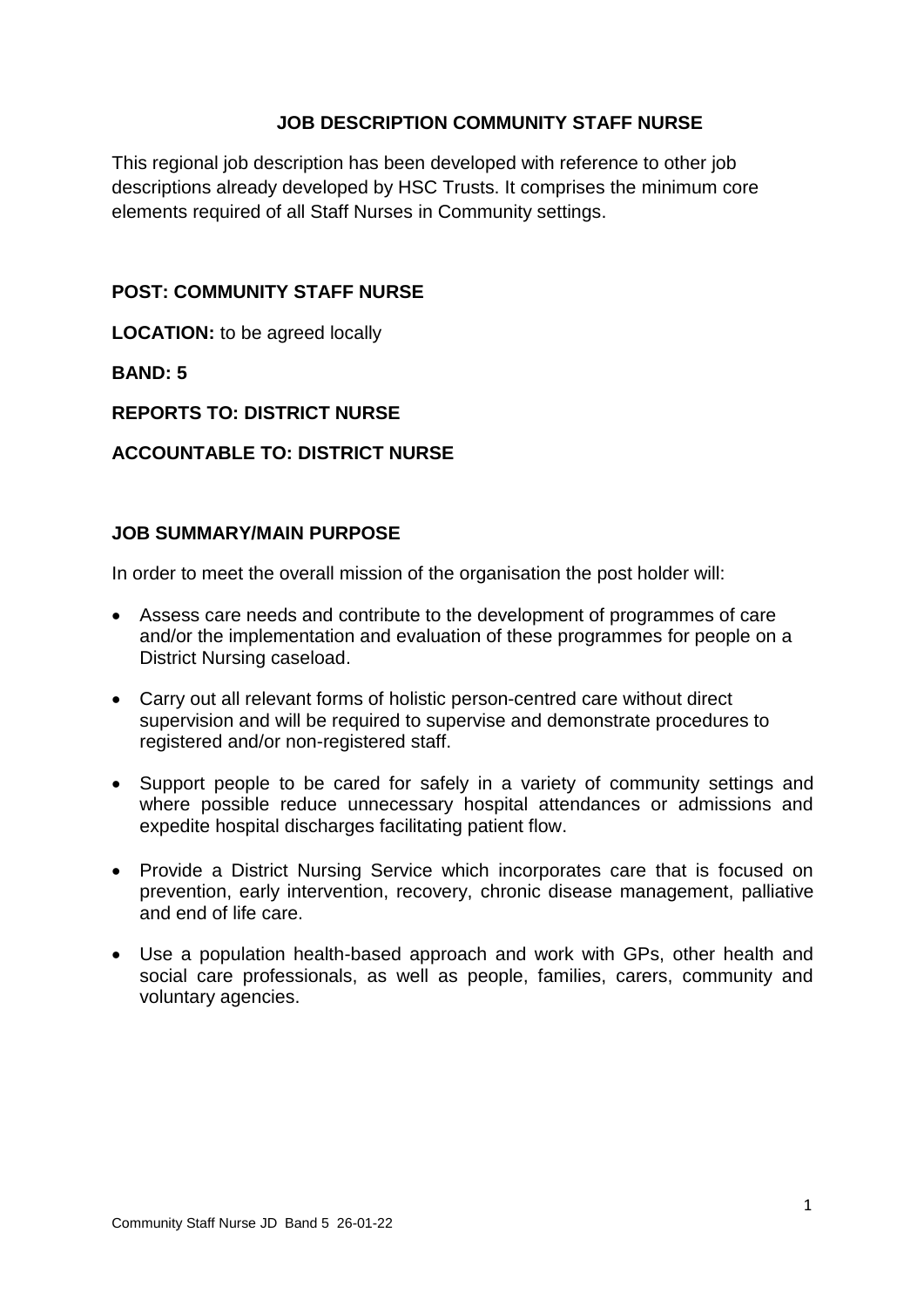## **MAIN DUTIES / RESPONSIBILITIES**

As a member of the District Nursing team, the nurse will participate in and contribute to:

## **CLINICAL PRACTICE**

- Assessment, planning, implementation, evaluation and review of holistic, personcentred care for people on a District Nursing caseload with a wide range of acute and long term conditions and complex care needs, including palliative and end of life care.
- Timely updates to the District Nurse and District Nursing Team in relation to the care provided and communicate any issues or concerns in line with HSC Trust policies.
- Collaborative working including effective communication so that people can be cared for safely in a variety of community settings reducing unnecessary hospital attendances or admissions and facilitate timely discharge from hospital.
- Advocacy for and active engagement with people, families and carers who require a District Nursing service.
- Co-produce care plans with people, families and/or carers. Develop therapeutic relationships that support informed decision making, self-management and promote independence, ensuring ongoing evaluation of care.
- Support for the District Nurse in their palliative care key worker role for the coordination and provision of palliative and end of life care.
- Contribute to the development and update of a Population Health Profile, Community Health Needs Assessment and health improvement plan.
- Relevant clinical skills and functions commensurate with the role requirements, following appropriate education and assessment e.g. wound care management; point-of-care testing; IV therapies; management of central venous access devices; continence management and syringe pump management.
- Using e-Health technology and technology assisted learning systems to proactively enable care and support people to self-care.
- Delegating safely in accordance with NMC Code and NIPEC Delegation Framework (2019).
- Working in accordance with the Mental Capacity Act (NI) (2016) and adult and children's safeguarding legislation.
- Audits of local and regionally agreed quality indicators for the District Nursing Service.
- Timely referrals to other teams/services, based on the assessed needs of the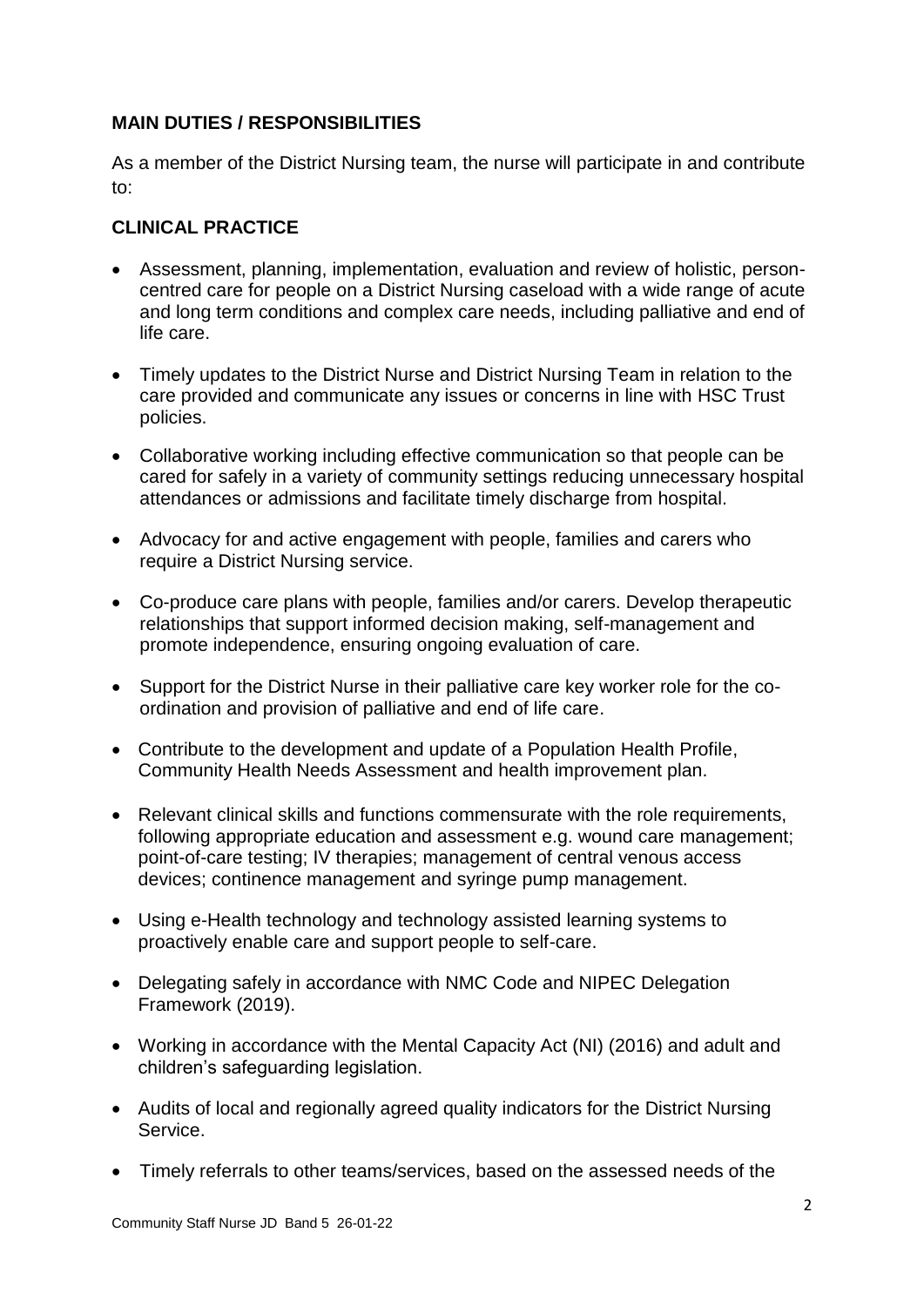person.

- Maintain accurate written and electronic records in line with the NMC Code, District Nursing service and UK-GDPR requirements.
- $\bullet$
- Undertaking a wide range of person-centred risk assessment and management strategies relevant to the person's assessed needs.
- Adhere to HSC Trust policies and protocols for the safe handling, storage, administration and disposal of medicinal products.

# **EDUCATION AND LEARNING**

- Personal continuing professional development and the maintenance of professional competence and NMC revalidation in line with NMC Code.
- Active engagement in appraisals, a range of learning activities, reflective supervision and professional development forums to improve care and practice
- A positive teaching/learning environment to develop the capability and capacity of registered and non-registered staff, working in collaboration with others
- Development, delivery and evaluation of educational initiatives that address the needs of people, their families/carers/communities, helping them to make informed decisions and to self-manage their care, in line with the co-produced care plan.
- Dissemination and implementation of the learning from feedback, compliments, complaints, incident reporting and near misses to facilitate the delivery of safe, effective, person and family centred care and services.
- Meet the requirements of the NMC Education standards and fulfill the role of practice supervisor and practice assessor.

# **RESEARCH & EVIDENCE BASED PRACTICE**

- Research, evidence based practice and agreed care pathways for the enhancement of holistic person-centred care;
- Innovation, continuous quality improvement and service improvement in line with the Quality 2020 Attributes Framework.
- The implementation of evidence–based public health initiatives to enable people to maximise their holistic health and well-being to "make every contact count".
- Engagement with people and use the feedback from their experience of care to improve outcomes and service delivery.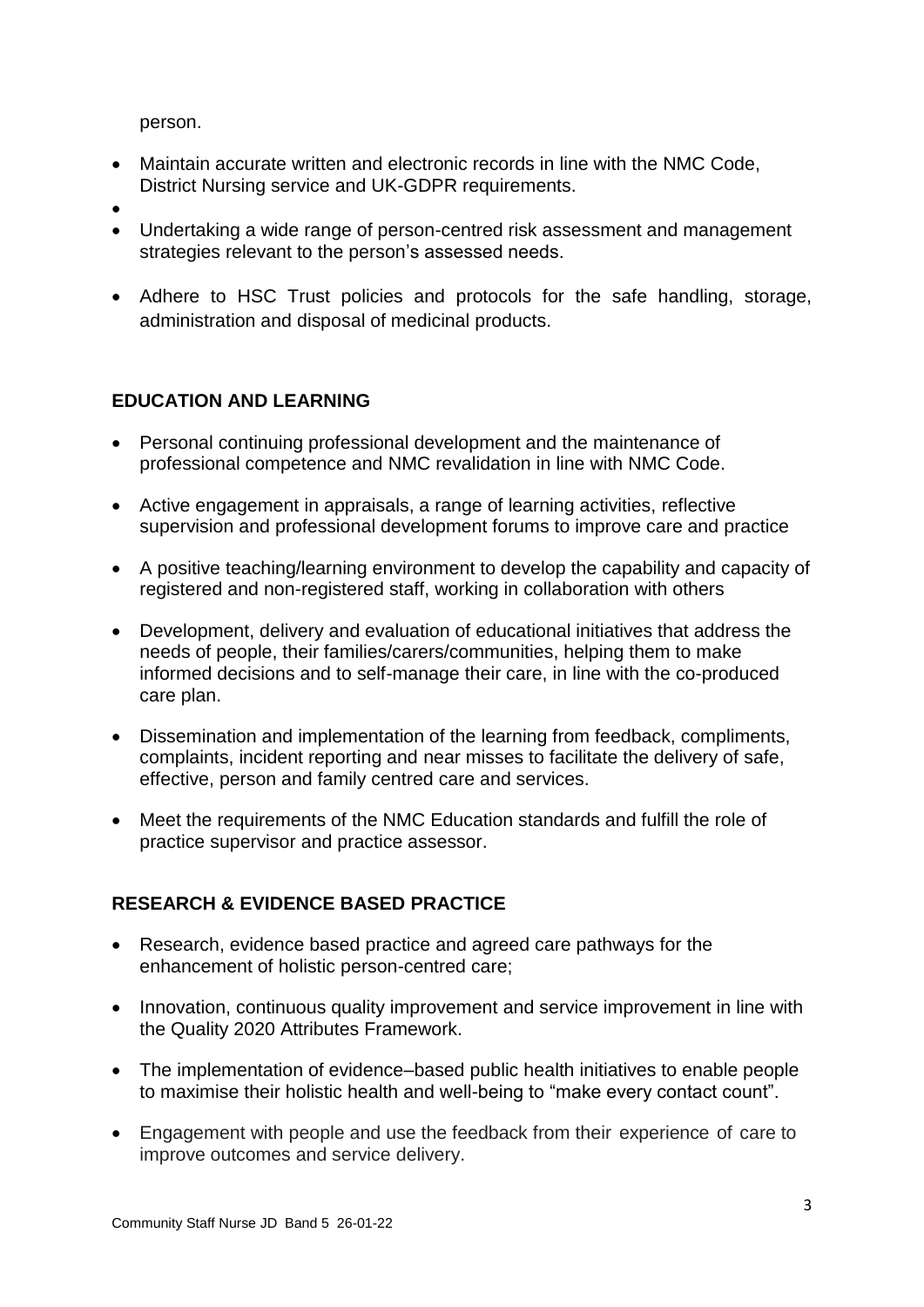Feedback on health and care technologies to inform procurement and commissioning.

#### **MANAGEMENT & LEADERSHIP**

- Effective team working within a self-organised team in line with the HSC collective leadership model and demonstrate compassionate leadership including self-care and the care of others.
- Use of HSC Trust information systems to inform service delivery, monitor and improve performance.
- Effective and efficient use of resources ensuring value for money in the delivery of services within the District Nursing Team.
- Development of organisational and time management skills to facilitate effective person-centred care.
- Provide cover for the Senior Community Staff Nurse or District Nurse when necessary.
- Risk assessments and action plans in relation to lone working and HSC Trust policies.
- The development and performance management of staff as per HSC Trust policies and procedures.

*January 2022*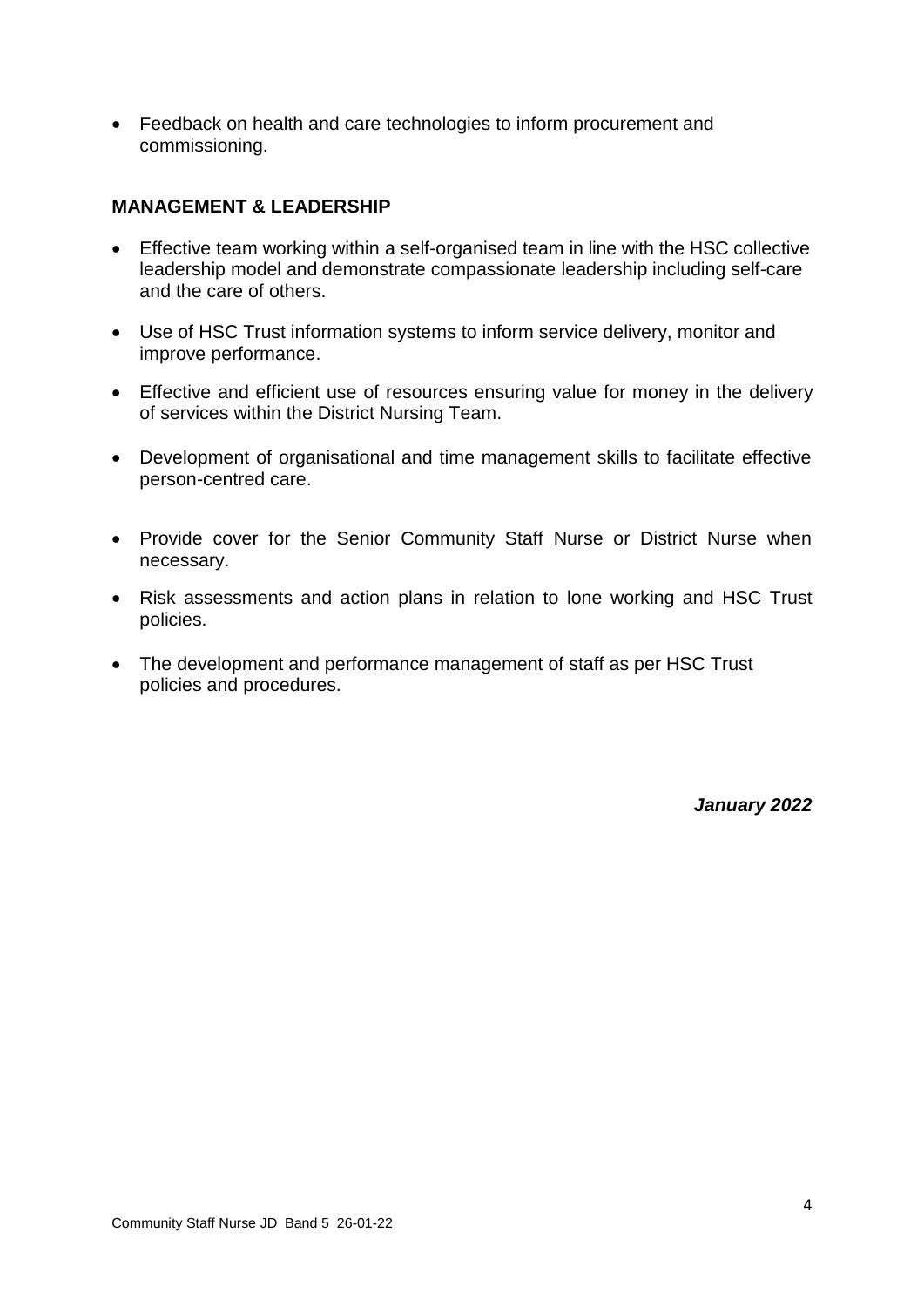# **PERSONNEL SPECIFICATION**

# **JOB TITLE AND BAND: Community Staff Nurse Band 5**

# **DEPARTMENT / DIRECTORATE**

#### **SALARY:**

## **HOURS:**

| <b>ESSENTIAL CRITERIA</b>                                                                                                                                                                                                                                                                                                                                                                                                                               |                                                                                                                                                                                                                                                                                                                                                                                                                                                                                                                                                                                                                                                                                                                          |                                           |  |
|---------------------------------------------------------------------------------------------------------------------------------------------------------------------------------------------------------------------------------------------------------------------------------------------------------------------------------------------------------------------------------------------------------------------------------------------------------|--------------------------------------------------------------------------------------------------------------------------------------------------------------------------------------------------------------------------------------------------------------------------------------------------------------------------------------------------------------------------------------------------------------------------------------------------------------------------------------------------------------------------------------------------------------------------------------------------------------------------------------------------------------------------------------------------------------------------|-------------------------------------------|--|
| <b>SECTION 1:</b> The following are <b>ESSENTIAL</b> criteria which will initially be measured at<br>shortlisting stage although may also be further explored during the interview/selection<br>stage. You should therefore make it clear on your application form whether or not you<br>meet these criteria. Failure to do so may result in you not being shortlisted. The stage<br>in the process when the criteria will be measured is stated below. |                                                                                                                                                                                                                                                                                                                                                                                                                                                                                                                                                                                                                                                                                                                          |                                           |  |
| <b>Factor</b>                                                                                                                                                                                                                                                                                                                                                                                                                                           | <b>Criteria</b>                                                                                                                                                                                                                                                                                                                                                                                                                                                                                                                                                                                                                                                                                                          | <b>Method of</b><br><b>Assessment</b>     |  |
| <b>Qualifications</b><br>/ Registration<br>&<br><b>Experience</b>                                                                                                                                                                                                                                                                                                                                                                                       | Registered Nurse: Adult Nurse Level 1, on the live<br>NMC register.<br>Nurses who have trained and registered in<br>$\bullet$<br>another country are eligible to apply on<br>demonstration of the following<br>Completion of Part 1 of the OSCE exam<br>$\circ$<br>Confirmation form the NMC of eligibility to<br>$\circ$<br>undertake Part 2 of the OSCE exam<br><b>NB</b> if your NMC has lapsed and if you have not been<br>employed in a nursing position within the last 5 years<br>you must have completed a Return to Nursing Course<br><b>NB</b> if your NMC has lapsed and if you have not been<br>employed in a nursing position within the last 5 years<br>you must have completed a Return to Nursing Course | Shortlisting<br>by<br>Application<br>Form |  |
| Other                                                                                                                                                                                                                                                                                                                                                                                                                                                   | Hold a current full driving licence which is valid for use<br>in the UK and have access to a car on appointment.<br>This criteria will be waived in the case of applicants<br>whose disability prohibits driving but who have access<br>to a form of transport approved by the Trust which will<br>permit them to carry out the duties of the post.                                                                                                                                                                                                                                                                                                                                                                      | Shortlisting<br>by<br>Application<br>Form |  |